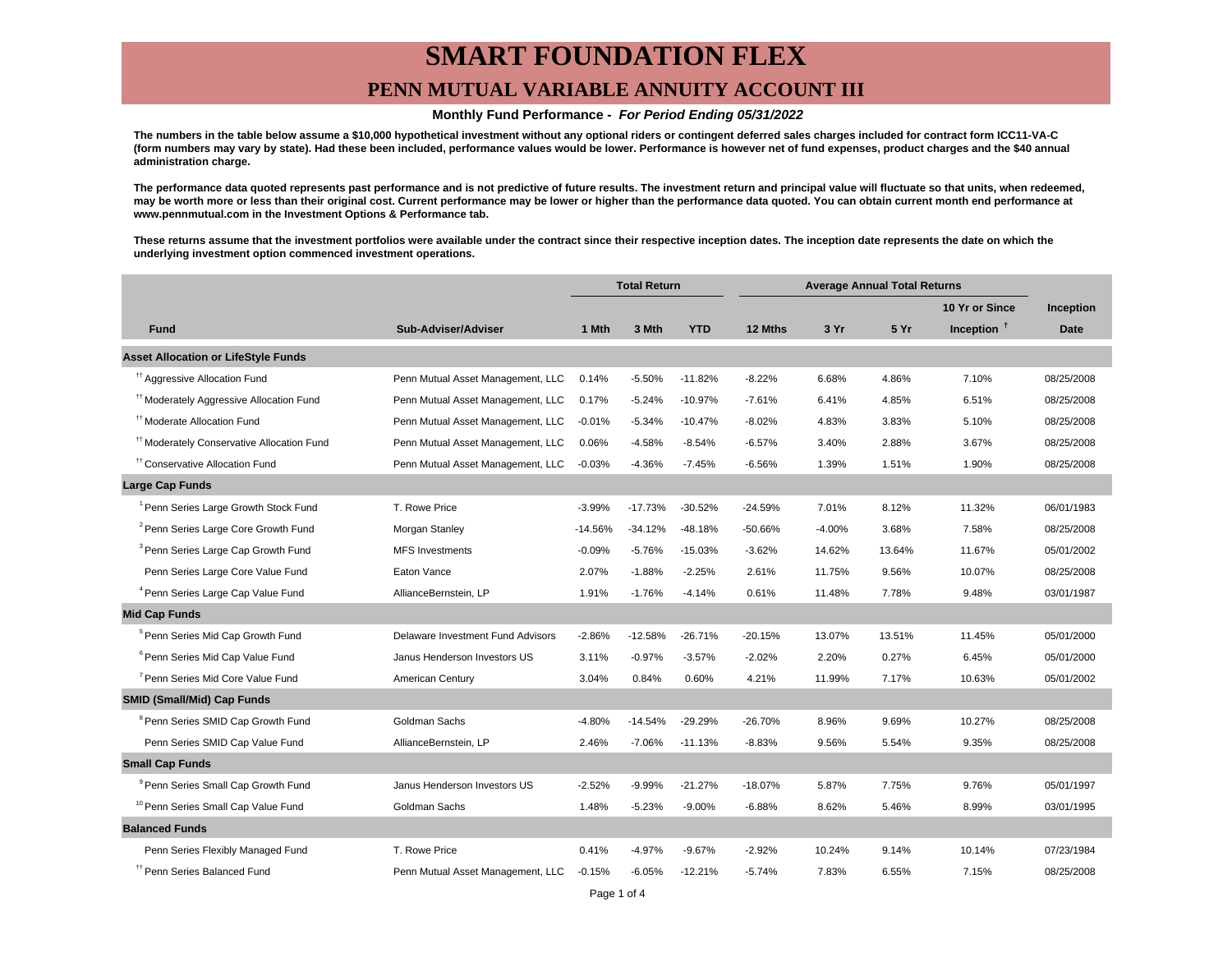## **SMART FOUNDATION FLEX PENN MUTUAL VARIABLE ANNUITY ACCOUNT III**

#### **Monthly Fund Performance - For Period Ending 05/31/2022**

|                                                        |                                   | <b>Total Return</b> |           | <b>Average Annual Total Returns</b> |           |          |          |                |             |
|--------------------------------------------------------|-----------------------------------|---------------------|-----------|-------------------------------------|-----------|----------|----------|----------------|-------------|
|                                                        |                                   |                     |           |                                     |           |          |          | 10 Yr or Since | Inception   |
| <b>Fund</b>                                            | Sub-Adviser/Adviser               | 1 Mth               | 3 Mth     | <b>YTD</b>                          | 12 Mths   | 3 Yr     | 5 Yr     | Inception $†$  | <b>Date</b> |
| <b>Index Funds</b>                                     |                                   |                     |           |                                     |           |          |          |                |             |
| <sup>11</sup> Penn Series Index 500 Fund               | <b>State Street</b>               | $-0.02%$            | $-5.71%$  | $-13.51%$                           | $-2.30%$  | 14.23%   | 11.20%   | 12.15%         | 05/01/2000  |
| Penn Series Small Cap Index Fund                       | <b>State Street</b>               | $-0.08%$            | $-9.24%$  | $-17.43%$                           | $-18.89%$ | 7.27%    | 5.30%    | 8.32%          | 08/25/2008  |
| Penn Series Developed International Index Fund         | <b>State Street</b>               | 1.67%               | $-5.67%$  | $-12.25%$                           | $-12.90%$ | 4.13%    | 1.89%    | 4.74%          | 08/25/2008  |
| <b>Specialty Fund</b>                                  |                                   |                     |           |                                     |           |          |          |                |             |
| <sup>12</sup> Penn Series Real Estate Securities Fund  | Cohen & Steers                    | $-5.13%$            | $-2.65%$  | $-14.39%$                           | 1.99%     | 8.03%    | 7.87%    | 8.19%          | 05/01/2002  |
| <b>International Funds</b>                             |                                   |                     |           |                                     |           |          |          |                |             |
| Penn Series International Equity Fund                  | Vontobel Asset Management         | $-1.67%$            | $-8.23%$  | $-19.09%$                           | $-15.16%$ | 4.58%    | 3.18%    | 5.23%          | 11/01/1992  |
| <sup>13</sup> Penn Series Emerging Markets Equity Fund | Vontobel Asset Management         | $-0.40%$            | $-10.41%$ | $-15.57%$                           | $-25.05%$ | $-1.29%$ | $-1.94%$ | 0.43%          | 08/25/2009  |
| <b>Fixed-Income Funds</b>                              |                                   |                     |           |                                     |           |          |          |                |             |
| <sup>11</sup> Penn Series Limited Maturity Bond Fund   | Penn Mutual Asset Management, LLC | $-0.31%$            | $-2.56%$  | $-3.89%$                            | $-4.95%$  | $-0.72%$ | $-0.19%$ | $-0.44%$       | 05/01/2000  |
| <sup>11</sup> Penn Series Quality Bond Fund            | Penn Mutual Asset Management, LLC | $-0.28%$            | $-6.45%$  | $-10.09%$                           | $-10.38%$ | $-1.31%$ | $-0.13%$ | 0.17%          | 03/01/1987  |
| <sup>14</sup> Penn Series High Yield Bond Fund         | Penn Mutual Asset Management, LLC | 0.41%               | $-2.70%$  | $-5.30%$                            | $-3.98%$  | 3.18%    | 2.90%    | 4.07%          | 07/23/1984  |
| <sup>#</sup> Penn Series Money Market Fund             | Penn Mutual Asset Management, LLC | $-0.15%$            | $-0.46%$  | $-0.69%$                            | $-1.64%$  | $-1.29%$ | $-1.17%$ | $-1.40%$       | 07/15/1983  |

The Penn Series Money Market Fund 7-day yield was 0.01% . The yield, which is gross of product fees and the \$ 40 annual administration charge, more closely reflects the current earnings of the Money Market Fund than the 1-year return.

**Investors should carefully consider the objectives, risks, charges, and expenses of the relevant variable annuity product and underlying investment options prior to investing.** Please read the prospectus carefully as it contains this and other pertinent information specific to the product being presented. A prospectus may be obtained from your Penn Mutual **financial professional or from our website at www.pennmutual.com in the Planning & Products tab.**

Penn Mutual variable products are offered through Hornor, Townsend & Kent, Inc. (HTK), Registered Investment Advisor, Member FINRA/SIPC, 600 Dresher Road, Horsham, PA 19044, 215-957-7300. HTK is a wholly owned subsidiary of The Penn Mutual Life Insurance Company.

1202417TM\_Jun17

Report is not valid unless all pages are included



Page 2 of 4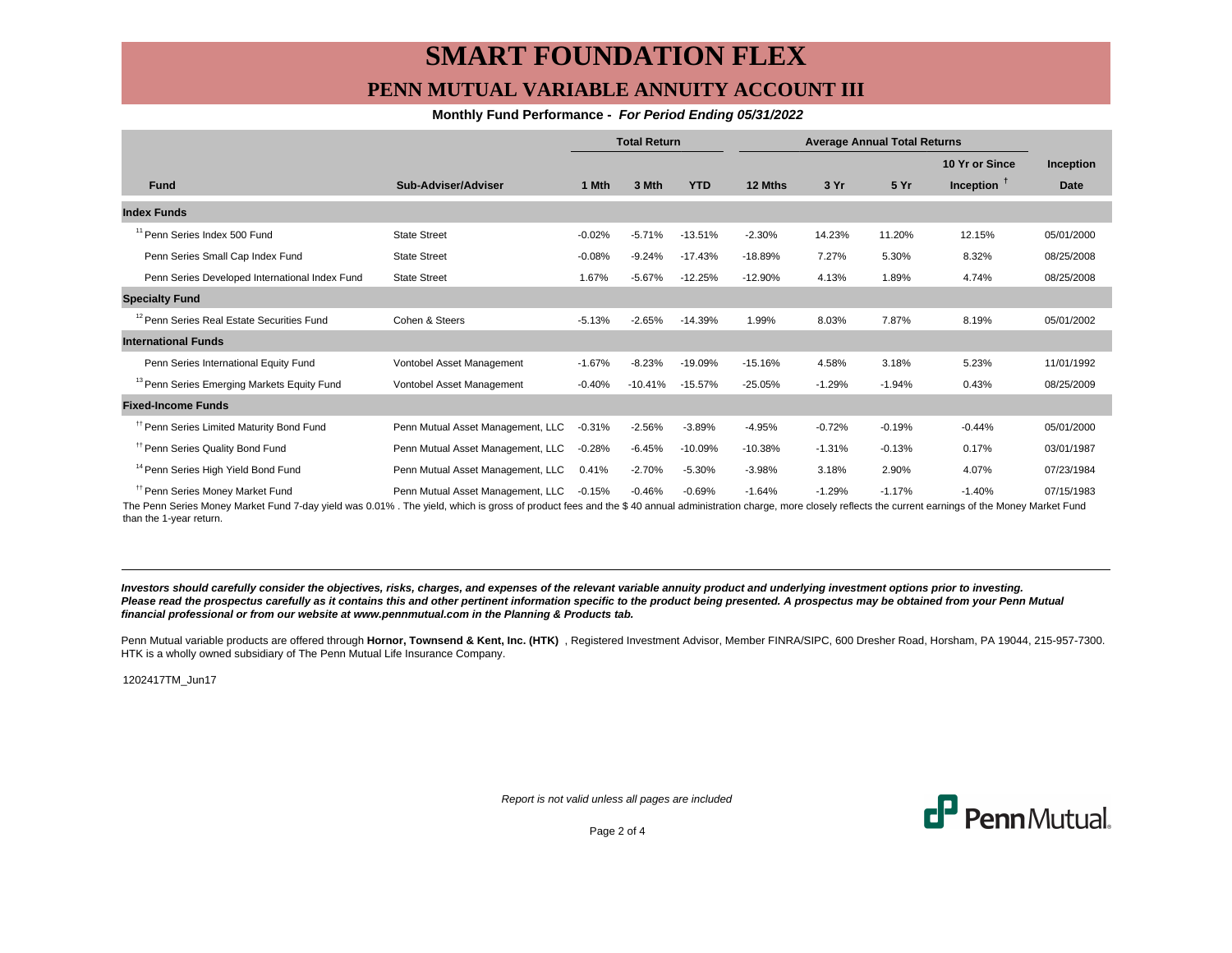# **SMART FOUNDATION FLEX**

### **PENN MUTUAL VARIABLE ANNUITY ACCOUNT III**

#### **Monthly Fund Performance - For Period Ending 05/31/2022**

#### **Assuming Contract Surrendered**

**Below are the average annual total returns on a hypothetical investment of \$1,000 assuming the investor makes no additional deposits and surrenders the policy. With the exception of any available optional riders, the figures are net of all possible charges and fees, including the maximum contingent deferred sales charge of 8% (Contract Year = %: 1=8%, 2=7%, 3=6%, 4=5%), asset charges, product fees, and the \$20 annual administration charge. Had any available optional riders been included, performance values would be lower.**

|                                                       |                                   | <b>Average Annual Total Returns</b> |          |        |                |                       |
|-------------------------------------------------------|-----------------------------------|-------------------------------------|----------|--------|----------------|-----------------------|
|                                                       |                                   |                                     |          |        | 10 Yr or Since |                       |
| <b>Fund</b>                                           | Sub-Adviser/Adviser               | 1 Yr                                | 3 Yr     | 5 Yr   | Inception $†$  | <b>Inception Date</b> |
| <b>Asset Allocation or LifeStyle Funds</b>            |                                   |                                     |          |        |                |                       |
| <sup>17</sup> Aggressive Allocation Fund              | Penn Mutual Asset Management, LLC | $-14.06%$                           | 4.91%    | 4.75%  | 7.01%          | 08/25/2008            |
| <sup>11</sup> Moderately Aggressive Allocation Fund   | Penn Mutual Asset Management, LLC | $-13.50%$                           | 4.64%    | 4.74%  | 6.42%          | 08/25/2008            |
| <sup>††</sup> Moderate Allocation Fund                | Penn Mutual Asset Management, LLC | $-13.87%$                           | 3.10%    | 3.72%  | 5.01%          | 08/25/2008            |
| <sup>††</sup> Moderately Conservative Allocation Fund | Penn Mutual Asset Management, LLC | $-12.53%$                           | 1.70%    | 2.78%  | 3.58%          | 08/25/2008            |
| <sup>tt</sup> Conservative Allocation Fund            | Penn Mutual Asset Management, LLC | $-12.52%$                           | $-0.27%$ | 1.40%  | 1.82%          | 08/25/2008            |
| <b>Large Cap Funds</b>                                |                                   |                                     |          |        |                |                       |
| Penn Series Large Growth Stock Fund                   | T. Rowe Price                     | $-29.27%$                           | 5.23%    | 8.01%  | 11.23%         | 06/01/1983            |
| <sup>2</sup> Penn Series Large Core Growth Fund       | Morgan Stanley                    | $-53.48%$                           | $-5.54%$ | 3.57%  | 7.49%          | 08/25/2008            |
| <sup>3</sup> Penn Series Large Cap Growth Fund        | <b>MFS Investments</b>            | $-9.79%$                            | 12.69%   | 13.52% | 11.58%         | 05/01/2002            |
| Penn Series Large Core Value Fund                     | Eaton Vance                       | $-4.00%$                            | 9.88%    | 9.44%  | 9.98%          | 08/25/2008            |
| <sup>4</sup> Penn Series Large Cap Value Fund         | AllianceBernstein, LP             | $-5.86%$                            | 9.62%    | 7.67%  | 9.39%          | 03/01/1987            |
| <b>Mid Cap Funds</b>                                  |                                   |                                     |          |        |                |                       |
| <sup>5</sup> Penn Series Mid Cap Growth Fund          | Delaware Investment Fund Advisors | $-25.14%$                           | 11.17%   | 13.39% | 11.36%         | 05/01/2000            |
| <sup>6</sup> Penn Series Mid Cap Value Fund           | Janus Henderson Investors US      | $-8.30%$                            | 0.52%    | 0.16%  | 6.37%          | 05/01/2000            |
| <sup>7</sup> Penn Series Mid Core Value Fund          | American Century                  | $-2.52%$                            | 10.12%   | 7.06%  | 10.54%         | 05/01/2002            |
| <b>SMID (Small/Mid) Cap Funds</b>                     |                                   |                                     |          |        |                |                       |
| <sup>8</sup> Penn Series SMID Cap Growth Fund         | Goldman Sachs                     | $-31.23%$                           | 7.14%    | 9.57%  | 10.18%         | 08/25/2008            |
| Penn Series SMID Cap Value Fund                       | AllianceBernstein, LP             | $-14.63%$                           | 7.74%    | 5.43%  | 9.26%          | 08/25/2008            |
| <b>Small Cap Funds</b>                                |                                   |                                     |          |        |                |                       |
| <sup>9</sup> Penn Series Small Cap Growth Fund        | Janus Henderson Investors US      | $-23.21%$                           | 4.12%    | 7.64%  | 9.67%          | 05/01/1997            |
| <sup>10</sup> Penn Series Small Cap Value Fund        | Goldman Sachs                     | $-12.82%$                           | 6.81%    | 5.35%  | 8.90%          | 03/01/1995            |
| <b>Balanced Funds</b>                                 |                                   |                                     |          |        |                |                       |
| Penn Series Flexibly Managed Fund                     | T. Rowe Price                     | $-9.14%$                            | 8.40%    | 9.02%  | 10.05%         | 07/23/1984            |
| <sup>††</sup> Penn Series Balanced Fund               | Penn Mutual Asset Management, LLC | $-11.76%$                           | 6.04%    | 6.44%  | 7.06%          | 08/25/2008            |